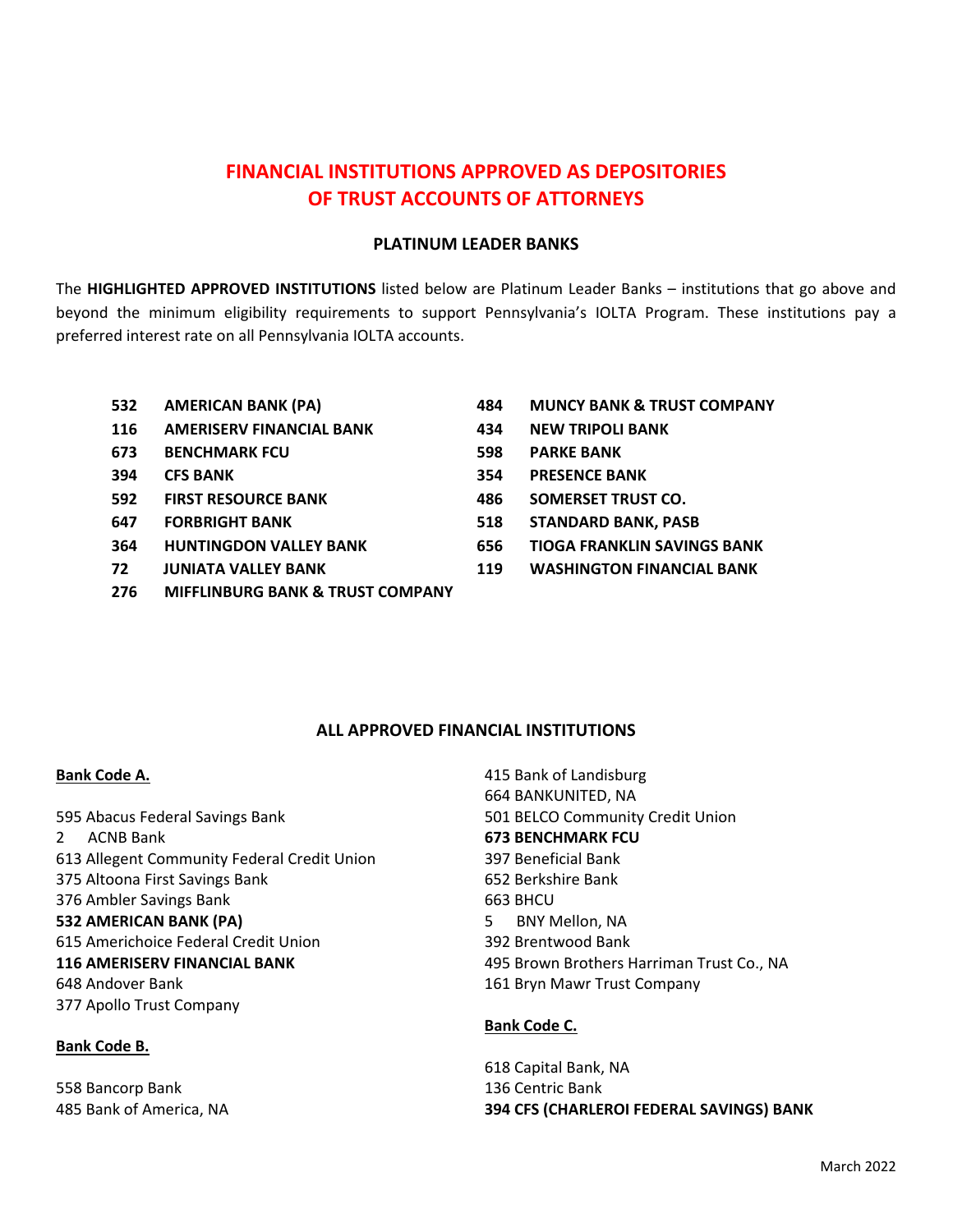## Bank of Bird in Hand 623 Chemung Canal Trust Company

 Citizens & Northern Bank Citizens Bank, NA Citizens Savings Bank City National Bank of New Jersey Clarion County Community Bank Clarion Federal Credit Union Clearview Federal Credit Union CNB Bank Commercial Bank & Trust of PA 21 Community Bank (PA) Community Bank, NA (NY) Community State Bank of Orbisonia County Savings Bank Covenant Bank Cresson Branch, of PennCrest Bank Customers Bank

#### **Bank Code D.**

 Dime Bank 27 Dollar Bank, FSB

## **Bank Code E.**

 Elderton State Bank Embassy Bank for the Lehigh Valley Enterprise Bank Ephrata National Bank Esquire Bank, NA ESSA Bank & Trust

## **Bank Code F.**

 1st Colonial Community Bank 1st Summit Bank 31 F & M Trust Company Farmers National Bank of Emlenton Farmers National Bank of Canfield Fidelity Deposit & Discount Bank First American Trust, FSB First Bank First Citizens Community Bank First Columbia Bank & Trust Company Fifth Third Bank First Commonwealth Bank

 First Federal S & L Association of Greene County First Heritage Federal Credit Union First Keystone Community Bank First National Bank & Trust Company of Newtown First National Bank of Pennsylvania First National Bank of Port Allegany First Northern Bank & Trust Company First Priority Bank, a division of Mid Penn Bank **FIRST RESOURCE BANK** First United National Bank First United Bank & Trust Firstrust Savings Bank **FORBRIGHT BANK** Fleetwood Bank FNCB Bank Franklin Mint Federal Credit Union Freedom Credit Union

Fulton Bank, NA

Citibank, NA

#### **Bank Code G.**

 Gratz Bank Greenville Savings Bank

#### **Bank Code H.**

 Hamlin Bank & Trust Company Harleysville Savings Bank Hatboro Federal Savings Haverford Trust Company Home Savings & Loan Company (OH) Hometown Bank of Pennsylvania Honesdale National Bank HSBC Bank USA, NA **HUNTINGDON VALLEY BANK** Huntington National Bank Hyperion Bank

## **Bank Code I.**

 InFirst Bank Investment Savings Bank Investors Bank Iron Workers Savings Bank Inspire FCU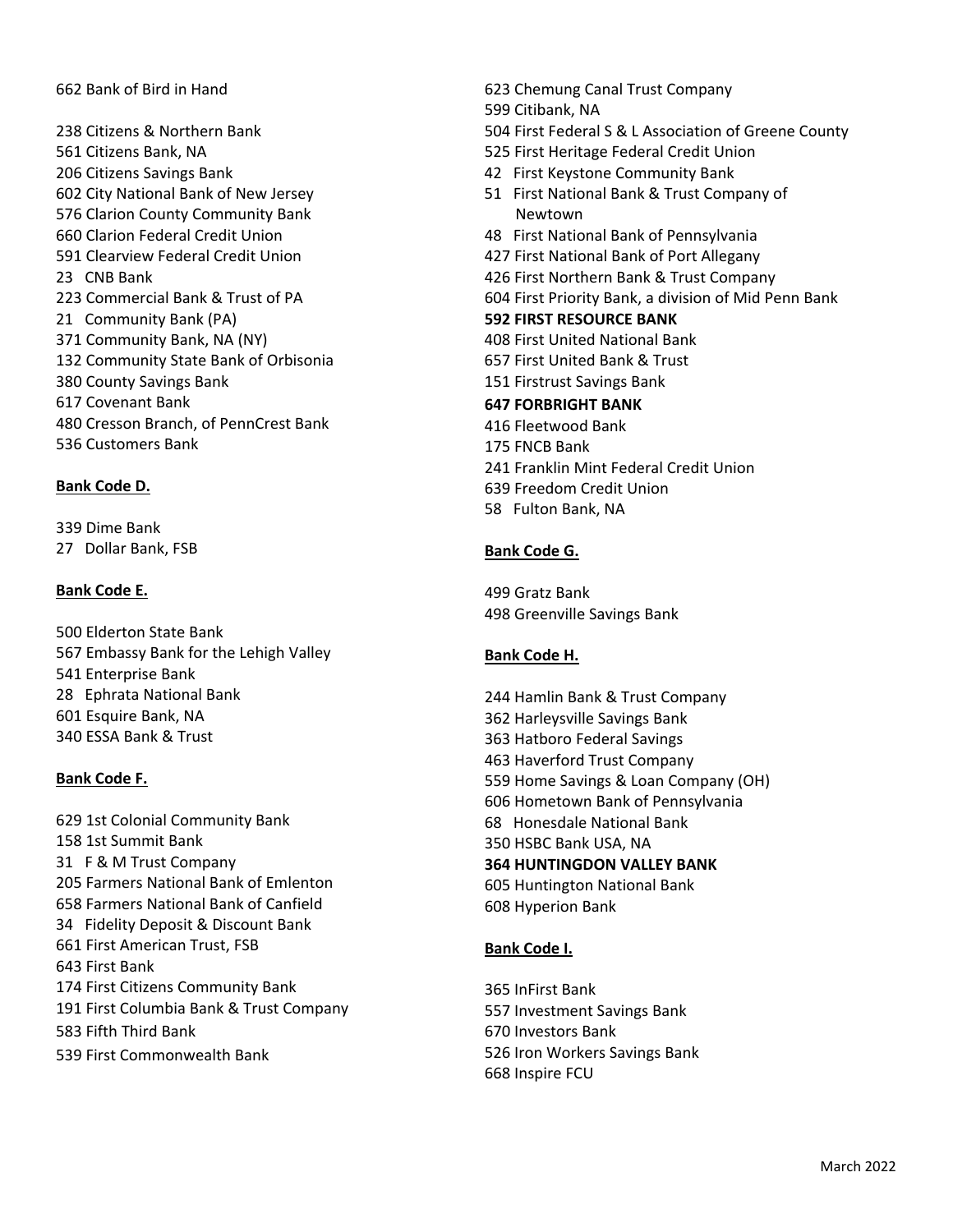## **Bank Code J.**

 Jersey Shore State Bank Jim Thorpe Neighborhood Bank Jonestown Bank & Trust Company JP Morgan Chase  **JUNIATA VALLEY BANK** 

## **Bank Code K.**

 KeyBank, NA Kish Bank

## **Bank Code L.**

 Landmark Community Bank Luzerne Bank

#### **Bank Code M.**

 M & T Bank Malvern Bank, NA Marion Center Bank Marquette Savings Bank Mars Bank Mauch Chunk Trust Company MCS (Mifflin County Savings) Bank Members 1st Federal Credit Union Mercer County State Bank Merchants Bank of Bangor Merchants Bank of Indiana Meridian Bank Mid Penn Bank **MIFFLINBURG BANK & TRUST COMPANY**  Milton Savings Bank MoreBank, a Division of the Bank of Princeton **MUNCY BANK & TRUST COMPANY** 

## **Bank Code N.**

 National Bank of Malvern NBT Bank, NA Neffs National Bank **NEW TRIPOLI BANK** 

 NexTier Bank, NA Noah Bank Norristown Bell Credit Union Northumberland National Bank Northwest Bank

#### **Bank Code O.**

 OceanFirst Bank OMEGA Federal Credit Union Orrstown Bank

#### **Bank Code P.**

#### **PARKE BANK**

- Parkview Community Federal Credit Union
- Penn Community Bank
- Penn Liberty Bank
- PennCrest Bank
- Pennian Bank
- Peoples Security Bank & Trust Company
- PeoplesBank, a Codorus Valley Company
- Philadelphia Federal Credit Union
- Phoenixville Federal Bank & Trust
- PNC Bank, NA
- Port Richmond Savings
- Premier Bank
- Progressive‐Home Federal Savings & Loan Association
- **PRESENCE BANK**
- Provident Bank
- Prudential Savings Bank
- PS Bank

## **Bank Code Q.**

 QNB Bank Quaint Oak Bank

#### **Bank Code R.**

 Reliance Savings Bank Republic First Bank d/b/a Republic Bank